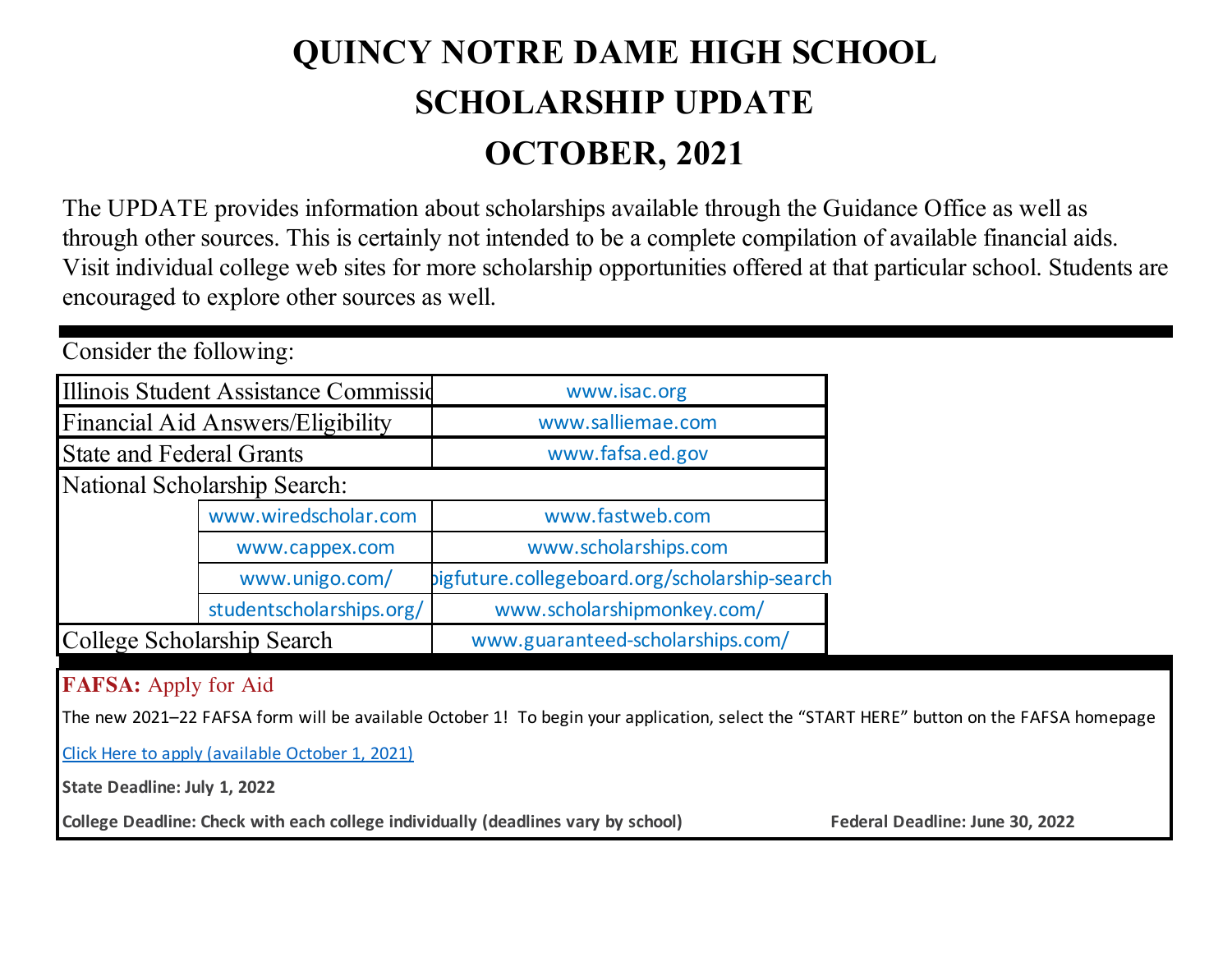|     | <b>REF # DEADLINE</b>               | <b>SCHOLARSHIP</b>                                                         | <b>QUALIFICATIONS</b>                                                                                                                                                                                                                                                                                | <b>SCHOLARSHIP (Web Site/E-Mail)</b>                                                                                                                                      |
|-----|-------------------------------------|----------------------------------------------------------------------------|------------------------------------------------------------------------------------------------------------------------------------------------------------------------------------------------------------------------------------------------------------------------------------------------------|---------------------------------------------------------------------------------------------------------------------------------------------------------------------------|
| 25  | <b>Multiple Due</b><br><b>Dates</b> | <b>Discover Business Scholarships</b>                                      | Website contains multiple scholarships with multiple due<br>dates. If you are interested in pursuing a degree in the<br>business field, feel free to check out these scholarship options.                                                                                                            | <b>Apply online:</b><br>https://www.discoverbusiness.us/resources/business-<br>degree-scholarships/                                                                       |
| 50  | 10/16/21                            | <b>Army ROTC Illinios State Tuition</b><br>Waiver (ISTW) Scholarship       | Resident of Illinois / 2022 High School Graduate / GPA of 3.0 or<br>higher / 20 (ACT) or 1000 (SAT) or Higher / Pass Physical<br>Fitness Test / Interview at the ISTW Combine / Gain<br>Aceeptance into Illinois stte University (EIU, ISU, NIU, SIUC,<br>SIUE, U OF I CHICAGO or Champaign, WIU)    | <b>Contact Mr. Sheffield for more information</b>                                                                                                                         |
| 75  | 10/19/21                            | <b>Heisman High School Scholarship</b><br>$($1000-$10,000)$                | Students must be seniors during the 2021-2022 academic<br>year, graduating with the class of 2022. applicants must: Have<br>a cumulative weighted high school grade point average (GPA)<br>of a B (3.0) or better. Participate or have participated in<br>grades 9, 10, or 11 in at least one sport. | Apply online:<br>https://heismanscholarship.com/about/how-it-works/                                                                                                       |
| 100 | 10/25/21                            | <b>Horatio Alger Scholarship</b><br>(up to \$2500)                         | U.S. Citizen / 2022 High School Graduate / GPA of 2.0 or<br>higher / Involved in co-curricular & community service<br>activities / Financial Need (\$55,000 or lower adjusted gross<br>family income)                                                                                                | Apply on-line:<br>https://app.smarterselect.com/programs/73564-<br><b>Horatio-Alger-Association</b><br>Plus other material need - Please see Mr. Sheffield for<br>details |
| 125 | 10/31/21                            | <b>Coca-Cola Scholarships</b><br>(Give 150 \$20,000 Scholarships)          | Class of 2022 / Planning to pursue a degree at an accredited<br>U.S. post-secondary institution / Merit based - HIGHLY<br>COMPETITIVE / Not Eligible if you are a Child or Grandchild of<br>the Coca Cola corporation and its affiliates                                                             | Apply online: https://webportalapp.com/sp/login/ccsf                                                                                                                      |
| 150 | 11/30/21                            | YWCA Quincy Future Women of<br>Achievement Scholarship.<br>( \$1000)       | Women residing in Adams county / Demonstrate leadership<br>by being a role model for others, maintained academic<br>success, and participated significantly in community service. /<br>Submit letter and 2 letters of recommendation                                                                 | <b>Contact Mr. Sheffield for more information</b>                                                                                                                         |
| 175 | 12/15/21                            | <b>Quincy University Bishop's</b><br>Scholarship (\$10,000)                | Belong to a parish in the Diocese of Springfield / Apply to<br>Quincy University and receive admission by December 15,<br>2021 / Choose to enroll and submit a statement describing<br>their involvement in their local parish, the Diocese, or the<br>Catholic Church by January 15, 2022.          | <b>Apply online:</b><br>https://www.quincy.edu/admissions/financial-aid-and-<br>tuition/scholarships/service/                                                             |
| 200 | 12/17/21                            | <b>Equitable Excellence Scholarship</b><br>(\$2500, \$10,000 and \$25,000) | Class of 2022 / Planning to pursue a degree at an accredited<br>U.S. post-secondary institution / Demonstrate ambition &<br>drive Ability to succeed in college Respect for self, family &<br>others                                                                                                 | To learn more and apply, visit:<br>https://learnmore.scholarsapply.org/equitableexcell<br>encel                                                                           |